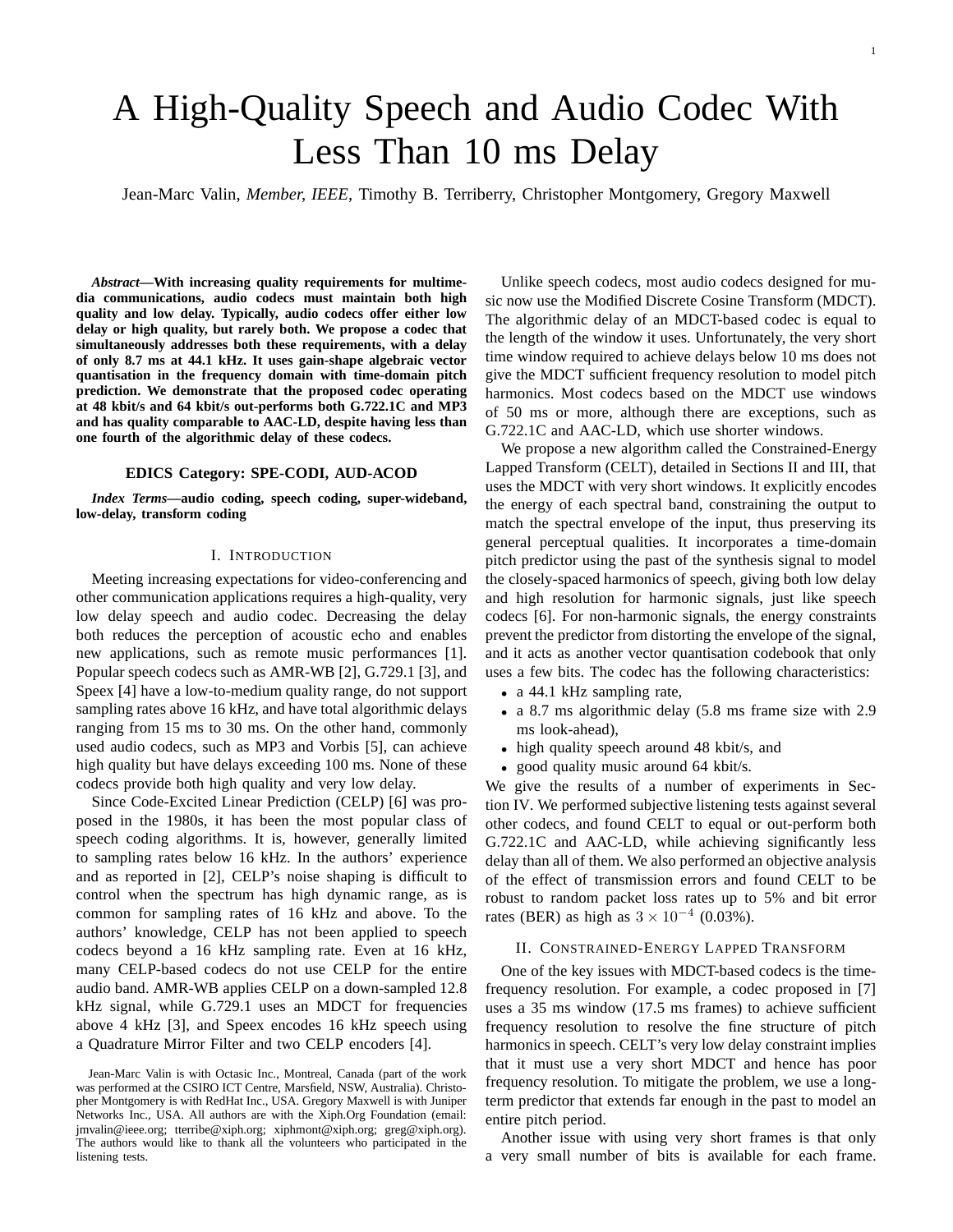CELT must limit or eliminate meta-information, such as that signalling bit allocation, and will usually have just a few bits available for some frequency bands. For that reason, we separate the coding of the spectral envelope from the coding of the details of the spectrum. This ensures that the energy in each frequency band is always preserved, even if the details of the spectrum are lost.

CELT is inspired by CELP [6], using the idea of a spectrally flat "excitation" that is the sum of an adaptive (pitch) codebook and a fixed (innovation) codebook. The excitation represents the details of the spectrum after the spectral envelope has been removed. However, unlike CELP, CELT mainly operates in the frequency domain using the Modified Discrete Cosine Transform (MDCT), so the excitation in CELT is a frequencydomain version of the excitation in CELP. Similarly, the adaptive codebook is based on a time offset into the past with an associated set of gains, and the innovation is the part of the excitation that is not predicted by the adaptive codebook.

The main principles of the CELT algorithm are that

- the MDCT output is split in bands approximating the critical bands;
- the encoder explicitly codes the energy in each band (spectral envelope) and the decoder ensures the energy of the output matches the coded energy exactly;
- the normalised spectrum in each band, which we call the excitation, is constrained to have unit norm throughout the process; and
- the long-term (pitch) predictor is encoded as a time offset, but with a pitch gain encoded in the frequency domain.

A block diagram of the CELT algorithm is shown in Fig. 1. The bit-stream is composed of 4 sets of parameters: the energy in each band, the pitch period, the pitch gains, and the innovation codewords. The most important variables are defined in Fig. 2.

The signal is divided into 256 sample frames, with each MDCT window composed of two frames. To reduce the delay, the overlap is only 128 samples, with a 128-sample constant region in the centre and 64 zeros on each side, as shown in Fig. 3. For the overlap region, we use the Vorbis [5] codec's power-complementary window:

$$
w(n) = \sin\left[\frac{\pi}{2}\sin^2\left(\frac{\pi\left(n + \frac{1}{2}\right)}{2L}\right)\right],\tag{1}
$$

where  $L = 128$  is the amount of overlap. Although a critically sampled MDCT requires a window that is twice the frame size we reduce the "effective overlap" with the zeros on each side and still achieve perfect reconstruction. This reduces the total algorithmic delay with very little cost in quality or bit-rate. We use the same window for the analysis process and the weighted overlap-and-add (WOLA) synthesis process.

# *A. Bands and Energy*

CELT exploits the fact that the ear is mainly sensitive to the amount of energy in each critical band. The MDCT spectrum is thus divided into 20 bands of roughly one critical band each, although the lower frequency bands are wider due to the low MDCT resolution. We refer to these bands as the *energy bands*.

- $\alpha$  inter-frame energy prediction coefficient
- $\beta$  inter-band energy prediction coefficient
- $\mu$  mean energy in a band (fixed, computed offline)
- $b$  band index, loosely following the critical bands
- E energy in band b for frame  $\ell$  (alternatively  $E_{dB}$  in dB scale)
- $\tilde{E}$  quantised energy (alternatively  $\tilde{E}_{dB}$  in dB scale)
- $g_a$  adaptive codebook gain
- $\tilde{g}_a$  quantised adaptive codebook gain
- $g_f$  fixed (innovation) codebook gain
- J cost function for the innovation search
- $K$  number of pulses assigned to a band
- $\ell$  frame index
- $L$  length of the overlap (where the window is neither one nor zero)
- N number of MDCT samples in a band
- $n_k$  position of the  $n^{th}$  innovation pulse
- p normalised adaptive code vector (pitch or folding)
- r residual after prediction (unquantised innovation)
- $S$  coarse energy quantiser resolution (6 dB)
- $s_k$  sign of the  $k^{th}$  innovation pulse
- T pitch period: time offset used for the long-term predictor
- V number of pulse combinations
- $w$  window function
- x excitation: MDCT coefficients after normalisation
- $\tilde{x}$  quantised excitation
- y quantised innovation
- z MDCT coefficients
- $\tilde{z}$  quantised MDCT coefficients

Figure 2. Summary of variable definitions. Many of these variables have indices  $b$  and  $\ell$ , which are often omitted for clarity.



Figure 3. Power-complementary windows with reduced overlap. The frame size is 256 samples, with 128 samples overlap. The total algorithmic delay is 384 samples.

We normalise the MDCT spectrum in each band and transmit the energy separately. Let  $\mathbf{z}_b$  ( $\ell$ ) be the MDCT spectrum in band b at time frame  $\ell$ . Then the normalised excitation in band b is

$$
\mathbf{x}_{b}(\ell) = \frac{\mathbf{z}_{b}(\ell)}{\sqrt{E(b,\ell)}},\qquad(2)
$$

where  $E(b, \ell) = \mathbf{z}_{b}^{T}(\ell) \mathbf{z}_{b}(\ell)$  is the energy in band b, so that  $\mathbf{x}_{b}^{T}(\ell)\mathbf{x}_{b}(\ell)=1.$ 

A quantised version of the energy and the spectrum in each band is transmitted to the decoder so that the signal can be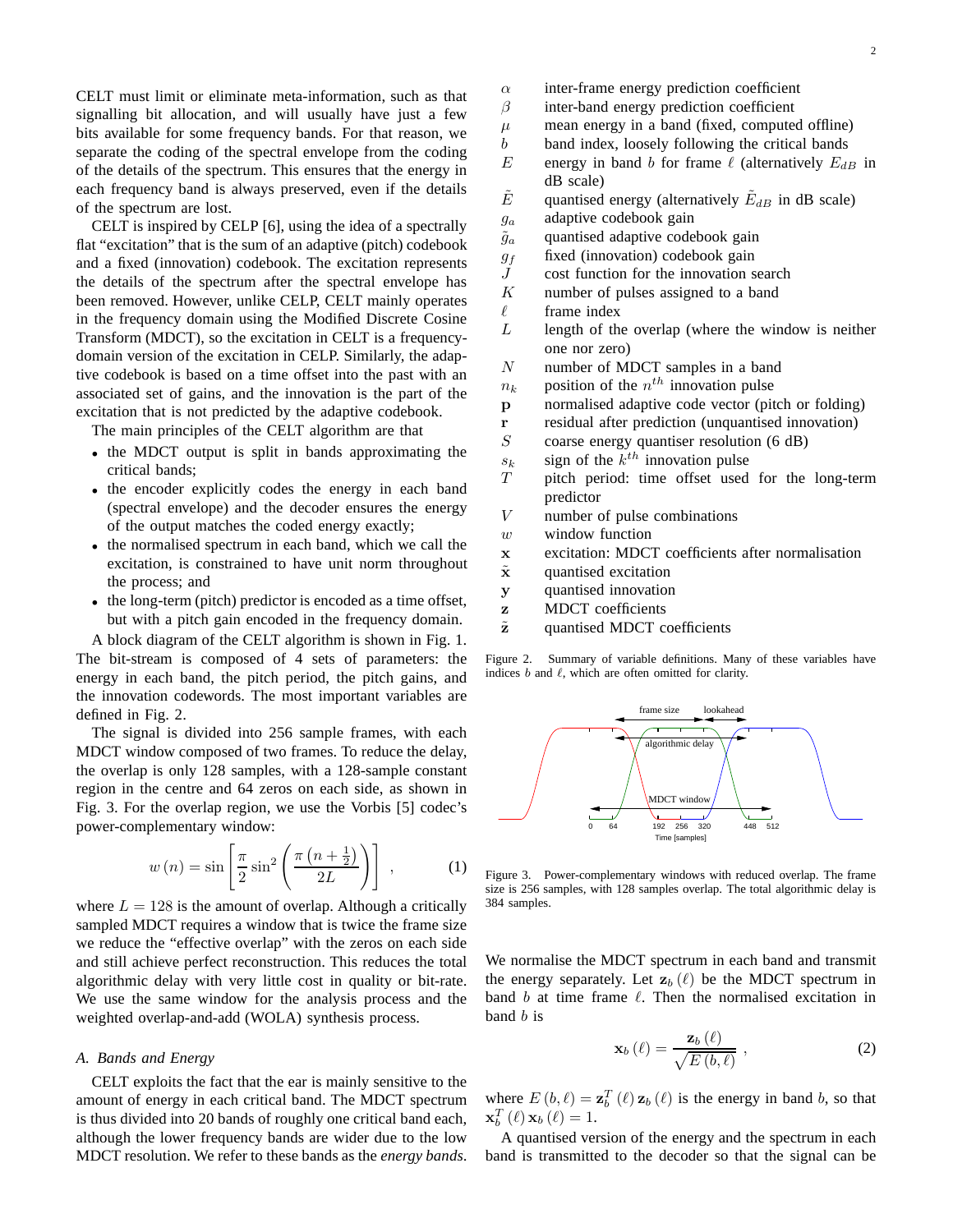

Figure 1. Overview of the CELT algorithm. The complete encoder includes the decoder part because the encoding process refers to previously decoded portions of the synthesis signal. Parameters transmitted to the decoder are shown in bold and the parameters that are synchronised between the encoder and the decoder are shown with dotted lines. Quantisers are denoted by the  $Q_x$  operators.

recovered using

$$
\tilde{\mathbf{z}}_{b} = \sqrt{\tilde{E}\left(b,\ell\right)}\tilde{\mathbf{x}}_{b}\left(\ell\right) , \qquad (3)
$$

where the quantised excitation  $\tilde{\mathbf{x}}_b(\ell)$  still obeys  $\tilde{\mathbf{x}}_b^T$  $=$  1. This gain-shape approach has the advantage of preserving the spectral envelope regardless of the bit-rate used to encode the "details" of the spectrum. It also means that the spectral envelope  $E(b, \ell)$  must be encoded at sufficient resolution, since  $\tilde{\mathbf{x}}_b$  ( $\ell$ ) cannot compensate for the quantisation error in  $E(b, \ell)$ . This is unlike CELP codecs, where increasing the bit-rate of the excitation can partially compensate for quantisation error in the LP coefficients.

From here on, unless we are processing multiple bands or multiple frames at once, the frequency band  $b$  and time frame  $\ell$  are omitted for clarity.

# *B. Pitch Prediction*

CELT uses pitch prediction to model the closely-spaced harmonics of speech, solo instruments, or other highly periodic signals. By itself, our short block transform is only capable of resolving harmonics if the period is an exact multiple of the frame size. For any other period length, the current window will contain a portion of the period offset by some phase. We search the recently decoded signal data for a window that covers the same portion of the period with the same phase offset. While the harmonics will still not resolve into distinct MDCT bins, for periodic inputs the predictor will produce the same pattern of energy spreading.

The pitch predictor is specified by a period defined in the time domain and a set of gains defined in the frequency domain. The pitch period is the time offset to the window in the recent synthesis signal history that best matches the current encoding window. We estimate the period using the frequencydomain generalised cross-correlation between the zero-padded input window and the last  $L_p = 1024$  decoded samples [8]. We use a weight function to normalise the response at each frequency by the magnitude of the input window's spectrum, which is a crude substitute for the perceptual weight CELP uses when computing time-domain cross-correlation. Because

the delayed signal used for pitch cannot overlap with the current frame, the minimum delay possible is  $N + L$  (384) samples). This corresponds to a 115 Hz fundamental, meaning that for female speakers the estimated period is usually a multiple of the real pitch period. Since the maximum period is equal to  $L_p$ , there are  $L_p - N - L + 1 = 641$  possible time offsets.

Given the period, we compute the MDCT on the windowed, delayed synthesis signal and normalise it to have unit magnitude in each band. We apply the gain to the normalised signal, p, in the frequency domain, allowing us to vary the gain as a function of frequency. We compute the gain in each band between 0 and 8 kHz as

$$
g_a = g_{damp} \frac{\mathbf{x}^T \mathbf{p}}{\mathbf{p}^T \mathbf{p}} = g_{damp} \mathbf{x}^T \mathbf{p} \tag{4}
$$

where  $g_{damp}$  is the gain *damping factor* that also acts as an upper bound for the gain, since  $x^T p \le 1$ . Above 8 kHz, the adaptive codebook uses spectral folding from the current frame, as described in Section III-C3. Because both x and p are normalised, the optimal gain may never exceed unity. This is unlike the CELP algorithm, where the optimal pitch gain may be greater than unity during onsets, as mentioned by [2], which limits the gain to 1.2 to prevent unstable behaviour. We limit the gain to  $g_{damp} = 0.9$  to improve robustness to packet loss, not to avoid instability.

We apply the pitch gain in the frequency domain to account for the weakening of the pitch harmonics as the frequency increases. While a 3-tap time-domain pitch gain [9] works with an 8 kHz signal, it does not allow sufficient control of the pitch gain as a function of frequency for a 44.1 kHz signal.

## *C. Innovation*

In a manner similar to the CELP algorithm, the adaptive codebook and fixed codebook contributions for a certain frequency band are combined with

$$
\widetilde{\mathbf{x}} = \widetilde{g}_a \mathbf{p} + g_f \mathbf{y} \tag{5}
$$

where  $\tilde{g}_a$  is the quantised gain of the adaptive codebook contribution **p** and  $q_f$  is the gain for the fixed codebook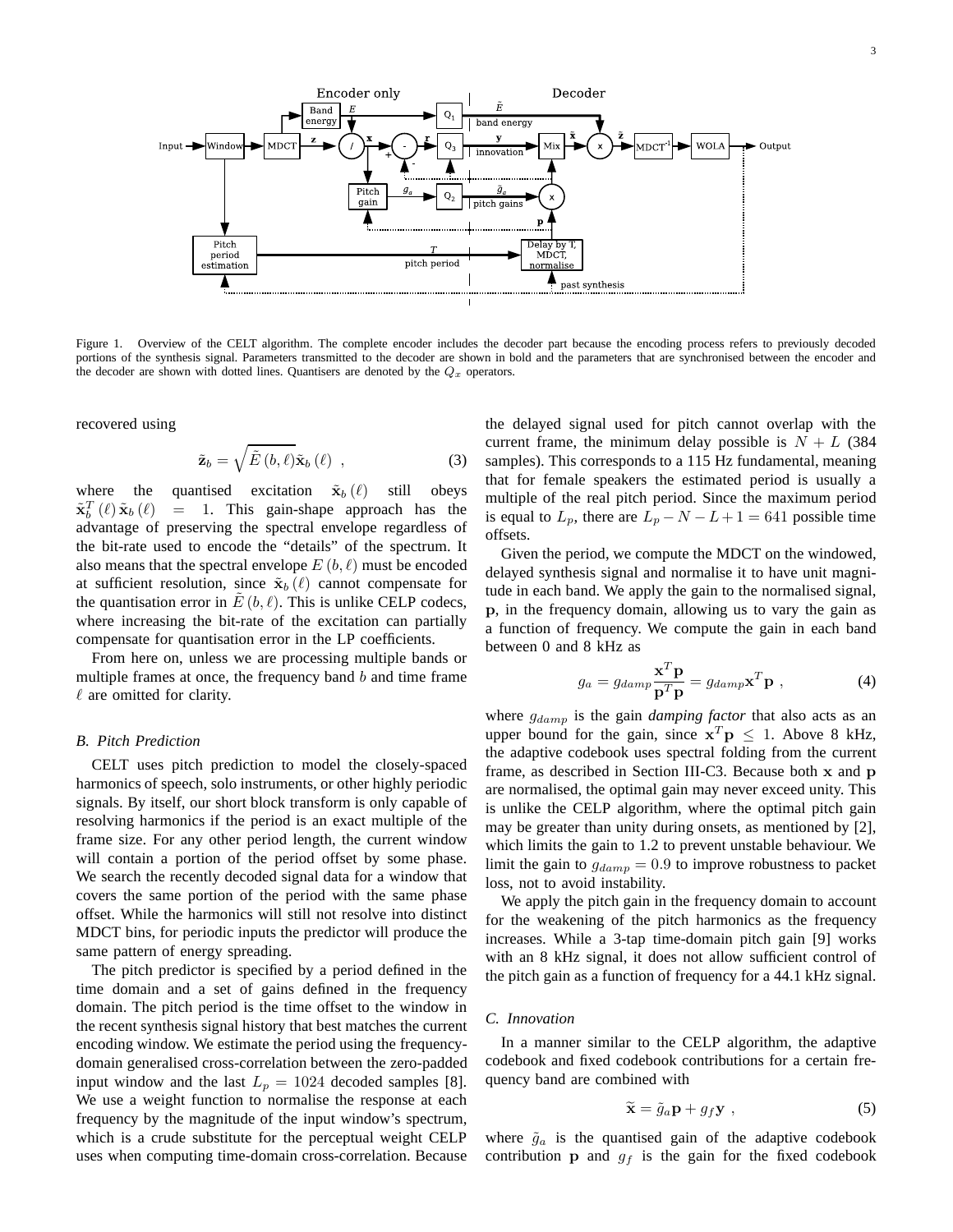contribution y. Unlike CELP, the fixed codebook gain  $g_f$  does not need to be transmitted. Because of the constraint  $\tilde{\mathbf{x}}_b^T \tilde{\mathbf{x}}_b = 1$ and knowing that  $\mathbf{p}^T \mathbf{p} = 1$ , the fixed codebook gain can be computed as

$$
g_f = \frac{\sqrt{\tilde{g}_a^2 (\mathbf{y}^T \mathbf{p})^2 + \mathbf{y}^T \mathbf{y} (1 - \tilde{g}_a^2)} - g_a \mathbf{y}^T \mathbf{p}}{\mathbf{y}^T \mathbf{y}} \ . \tag{6}
$$

If  $\tilde{g}_a = 0$ , then (6) simplifies to  $g_f = 1/\sqrt{\mathbf{y}^T\mathbf{y}}$ , which only ensures that  $g_f$ **y** has unit norm.

## III. QUANTISATION

This section describes each of the quantisers used in CELT. As shown in Fig. 1, we use three different quantisers: one for the band energies, one for the pitch gains, and one for the innovation. We entropy code the quantised results with a range coder [10], a type of arithmetic coder that outputs eight bits at a time. For other quantisers, entropy coding is not necessary, but we still use the range coder because it allows us to allocate a fractional number of bits to integers whose size is not a power of two. For example, using a range coder we can encode an integer parameter ranging from 0 to 2 using three symbols of probability  $1/3$ . This requires only  $\log_2 3 \approx 1.59$  bits instead of the 2 bits necessary to encode the integer directly.

# *A. Band Energy Quantisation (*Q1*)*

Efficiently encoding the energies  $E(\ell, b)$  requires eliminating redundancy in both time and frequency domain. Let  $E_{dB}$  ( $\ell$ , b) be the log-energy in band b at time frame  $\ell$  We quantise this energy as

$$
q_b(\ell) = \left\langle \frac{E_{dB}(\ell, b) - \mu_b - \alpha \tilde{E}_{dB}(\ell - 1, b) - D(\ell, b)}{S} \right\rangle_{(7)},
$$

$$
\tilde{E}_{dB}(\ell, b) = S\left(q_b(\ell) + \mu_b + \alpha \tilde{E}_{dB}(\ell - 1, b) + D(\ell, b)\right),\tag{8}
$$

$$
D(\ell + 1, b) = D(\ell, b) + \mu_b + (1 - \beta) S q_b(\ell) , \qquad (9)
$$

where  $\langle \cdot \rangle$  denotes rounding to the nearest integer,  $q_b (\ell)$  is the encoded symbol,  $\mu_b$  is the mean energy for band b (computed offline), S is the quantisation resolution in dB,  $\alpha$  controls the prediction across frames, and  $\beta$  controls the prediction across bands. Not taking into account the fact that the prediction in (7) is based on the quantised energy, the 2-D *z*-transform of the prediction filter is

$$
A(z_{\ell}, z_b) = (1 - \alpha z_{\ell}^{-1}) \cdot \frac{1 - z_b^{-1}}{1 - \beta z_b^{-1}}.
$$
 (10)

To find the optimal values for  $\alpha$  and  $\beta$ , we measure the entropy in the prediction error prior to encoding. Fig. 4 shows that prediction can reduce the entropy by up to 33 bits per frame. The use of inter-frame prediction results in a reduction of 12 bits compared to coding frames independently. Based on Fig. 4, we select  $\alpha = 0.8$ , for which  $\beta = 0.6$  is optimal. This provides close to optimal performance while being more robust to packet loss than higher values of  $\alpha$ .



Figure 4. Entropy of the energy prediction error (quantised with 6 dB resolution) as a function of the inter-frame prediction coefficient  $\alpha$  using the corresponding optimal value of β. The *lower bound* curve is a measurement of the entropy based on the probabilities measured on the same data.

We have found experimentally that the distribution of the prediction error  $q$  is close to a generalised Gaussian distribution of the form

$$
N(E_{dB}) \propto e^{-\left|\frac{E-\mu}{\sigma}\right|^{\gamma}}, \qquad (11)
$$

with  $\gamma \simeq 1.5$ . While using (11) directly in the entropy coder would result in the minimal average bit-rate for encoding the energy, we prefer to use a Laplace distribution. By overestimating the least probable values, the Laplace distribution yields a more constant bit-rate over time, with very little penalty to the average bit-rate. The achieved rate is only 2 bits above the lower bound. Exponential-Golomb codes [11] could encode the Laplace-distributed variables with little penalty, but since the innovation  $(Q_3)$  requires a range coder, we re-use that here.

Once the energy is quantised and encoded at a coarse 6 dB resolution, a finer scalar quantisation step (with equiprobable symbols) is applied to achieve a variable resolution that depends on the frequency and the bit-rate. We use this coarse-fine quantisation process for two reasons. First, it ensures that most of the information is encoded in a few bits, which can easily be protected from transmission errors. Second, it allows us to adjust the fine quantisation of the energy information to control the total rate allocated to the energy. We have determined empirically that best results are obtained when the energy encoding uses about 1/5 of the total allocated bits.

## *B. Pitch Gain Quantisation* ( $Q_2$ )

As described in Section II-B, we compute pitch gains for each band below 8 kHz. While there is a large correlation between the gains, simple prediction as used for  $Q_1$  is insufficient. Instead, the gains are vector-quantised using a 128-entry codebook (7 bits). To limit the size of the codebook, only 8 values per entry are considered, so some adjacent bands are forced to have the same quantised gain. Using 8 bits for each value, the codebook requires only 1024 bytes of storage. When a special entry in the codebook composed of all zeros is used, the pitch period does not need to be encoded. Because the pitch gain is more sensitive to errors when its value is close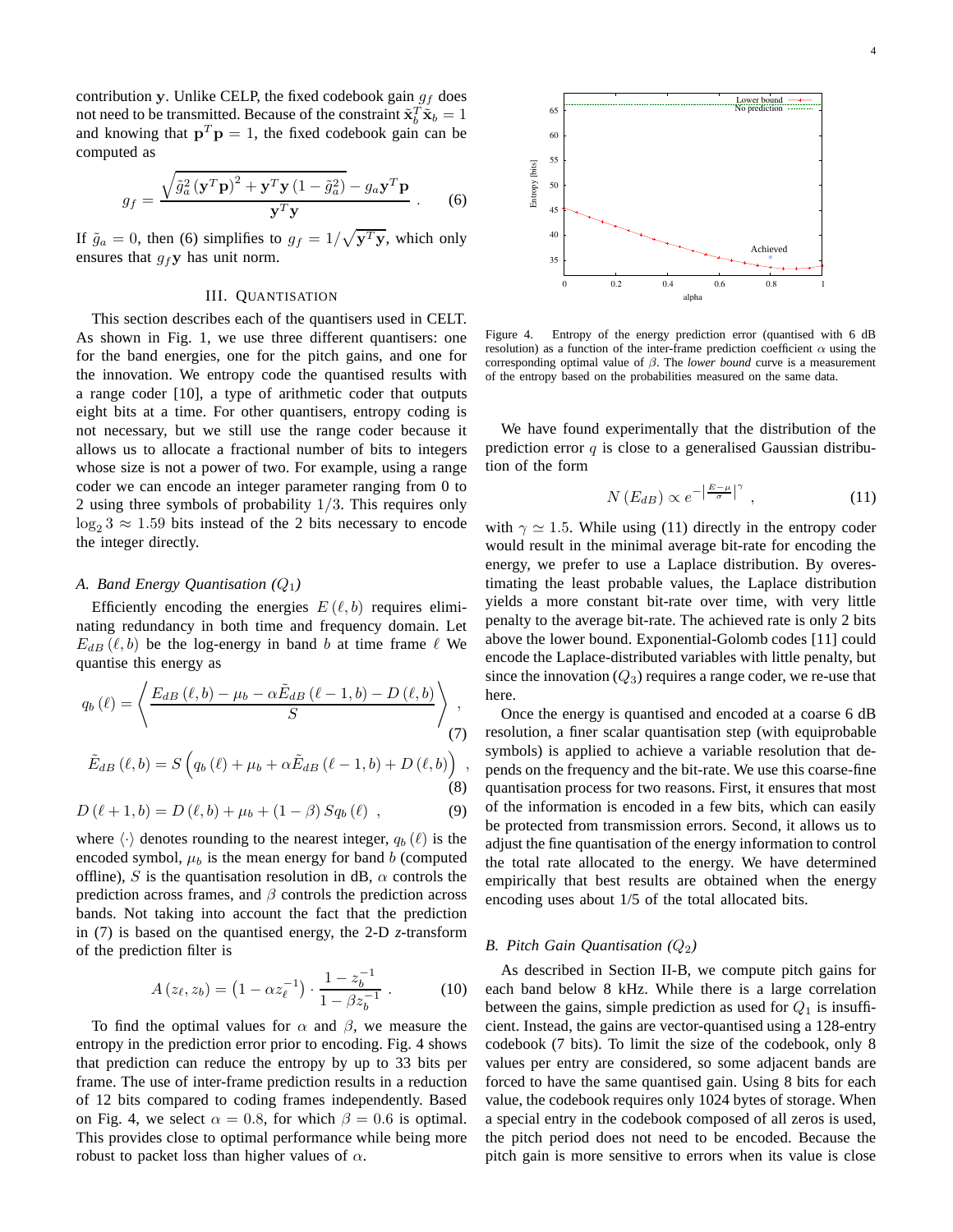to one, we optimise the codebook in the *warped* domain:

$$
g_a^{(w)} = 1 - \sqrt{1 - g_a^2} \tag{12}
$$

.

The codebook is trained and stored in the warped domain  $g_a^{(w)}$  so that we can search the codebook using the Euclidean distance metric. Once the quantised warped gains  $\tilde{g}_a^{(w)}$  are found, the quantised gains are *unwarped* by

$$
\tilde{g}_a = \sqrt{1 - \left(1 - \tilde{g}_a^{(w)}\right)^2}
$$

# *C. Innovation Quantisation (*Q3*)*

Because of the normalisation used in CELT, the innovation data lies on the surface of a hypersphere. While no optimal tessellation is known for a hypersphere in an arbitrary number of dimensions, a good approximation is a unit pulse codebook where a code vector  $y$  with  $K$  pulses is constructed as

$$
y = \sum_{k=1}^{K} s^{(k)} \varepsilon_{n^{(k)}},
$$
 (13)

where  $n^{(k)}$  and  $s^{(k)}$  are the position and sign of the  $k^{th}$  pulse, respectively, and  $\varepsilon_{n(k)}$  is the  $n^{(k)}$ th elementary basis vector. The signs  $s_k$  are constrained such that  $n^{(j)} = n^{(k)}$  implies  $s^{(j)} = s^{(k)}$ .

We search the codebook by minimising the square error between the residual  $\mathbf{r} = \mathbf{x} - g_a \mathbf{p}$  and y:

$$
\mathbf{y} = \underset{\mathbf{y}}{\operatorname{argmin}} \left\| \mathbf{r} - g_f \mathbf{y} \right\|^2 \tag{14}
$$

$$
= \operatorname*{argmin}_{\mathbf{y}} \left( \mathbf{r}^T \mathbf{r} - 2g_f \mathbf{r}^T \mathbf{y} + g_f^2 \mathbf{y}^T \mathbf{y} \right) , \qquad (15)
$$

$$
= \operatorname*{argmin}_{\mathbf{y}} \left( \mathbf{r}^T \mathbf{r} + J \right) , \qquad (16)
$$

$$
J = -2g_f \mathbf{r}^T \mathbf{y} + g_f^2 \mathbf{y}^T \mathbf{y} \tag{17}
$$

We only need to calculate J. The constant term,  $\mathbf{r}^T \mathbf{r}$ , can be omitted.

We perform the search one pulse at a time, constraining the sign to match that of r at each pulse position. Assuming that we have already selected  $(k - 1)$  pulses, we choose the next pulse position  $n^{(k)}$  by optimising (15). Let  $R_{yp}^{(k)} = \mathbf{p}^T \mathbf{y}^{(k)}$ with  $y^{(k)}$  containing k pulses and define  $R_{ry}^{(k)}$  and  $R_{yy}^{(k)}$  similarly. Then the corresponding  $J^{(k)}$  can be computed efficiently for each new pulse using the recursion

$$
s^{(k)} = \text{sign}(r_{n^{(k)}}),\tag{18}
$$

$$
R_{yp}^{(k)} = R_{yp}^{(k-1)} + s^{(k)} p_{n^{(k)}}, \qquad (19)
$$

$$
R_{ry}^{(k)} = R_{ry}^{(k-1)} + s^{(k)} r_{n^{(k)}},
$$
  
\n
$$
R_{r}^{(k)} = R_{r}^{(k-1)} + 2 s^{(k)} u^{(k-1)} + 1
$$
\n(20)

$$
R_{yy}^{(k)} = R_{yy}^{(k-1)} + 2s^{(k)}y_{n^{(k)}}^{(k-1)} + 1,
$$
\n
$$
\sqrt{\tilde{g}_a^2 \left(R_{yy}^{(k)}\right)^2 + R_{yy}^{(k)} \left(1 - g_a^2\right)} - \tilde{g}_a R_{yy}^{(k)}\tag{21}
$$

$$
g_f^{(k)} = \frac{\sqrt{\tilde{g}_a^2 \left(R_{yp}^{(k)}\right) + R_{yy}^{(k)} \left(1 - g_a^2\right) - \tilde{g}_a R_{yp}^{(k)}}{R_{yy}^{(k)}} \,, \tag{22}
$$

$$
J^{(k)} = -2g_f R_{ry}^{(k)} + g_f^2 R_{yy}^{(k)}.
$$
 (23)

Again, if we have  $\tilde{g}_a = 0$ , then the cost function simplifies to the standard cost function  $J = -\mathbf{r}^T \mathbf{y} / \sqrt{\mathbf{y}^T \mathbf{y}}$ . Failing to take into account the pitch gain and using the standard cost function yields poorer performance than not using a pitch predictor at all, since a small error in the fixed codebook contribution may result in a large final error after (6) is applied if the adaptive codebook contribution is large.

The complexity of the search described above is  $\mathcal{O}(KN)$ . Assuming that the number of bits it takes to encode  $K$  pulses is proportional to  $K \log_2 N^1$ , we can rewrite the complexity of searching a codebook with b bits as  $\mathcal{O}(bN/\log_2 N)$ . By comparison, the complexity involved in searching a stochastic codebook with b bits is  $\mathcal{O}(2^bN)$ , which is significantly higher.

While the structure of the pulse codebook we use has similarities with ACELP [12], the search in CELT is direct and does not involve filtering operations. On the other hand, the cost function is more complex, since the fixed codebook gain depends on both the pitch gain and the code vector selected.

*1) Reduced search complexity:* For large codebooks, the complexity of the search procedure described above can be high. We adopt two strategies to reduce that complexity:

- selecting more than one pulse at a time when  $K \gg N$ , and
- using the simpler cost function  $J = -\mathbf{r}^T \mathbf{y} / \sqrt{\mathbf{y}^T \mathbf{y}}$  for all but the last pulse.

When the number of pulses is large compared to the number of samples in a band, we can have a large number of pulses in each position – in some cases, up to 64 pulses in only 3 positions. Clearly, when starting the search, there is little risk in assigning more than one pulse to the position that minimises the cost function in (17). Therefore in each step we assign

$$
n_p = \max\left(\left[\left(K - k_a\right)/N\right], 1\right) \tag{24}
$$

pulses, where  $k_a$  is the number of pulses that have already been assigned and  $\lfloor \cdot \rfloor$  denotes truncation towards zero.

Although using  $\overrightarrow{J} = -\mathbf{r}^T \mathbf{y} / \sqrt{\mathbf{y}^T \mathbf{y}}$  as the cost function reduces quality, it is possible to find most pulses with it and to use the correct cost function only when placing the last pulse. This results in a speed gain without any significant quality degradation.

*2) Pulse vector encoding:* The pulse vector y found for each band needs to be encoded in the bit-stream. We assign a unique index to each possible y by recursively partitioning the codebook one pulse position at a time  $[13]$ . For K pulses in  $N$  samples, the number of codebook entries is

$$
V(N,K) = V(N-1,K) + V(N,K-1) + V(N-1,K-1) ,
$$
 (25)

with  $V(N, 0) = 1$  and  $V(0, K) = 0$ ,  $K \neq 0$ . The factorial pulse coding (FPC) method [14] also achieves a oneto-one and onto map from pulse vectors to an index less than  $V(N, K)$ , and using FPC would produce bit-identical decoded output, even though the compressed bit-stream would differ. The main advantage of the index assignment method used in CELT is that it does not require multiplications or divisions, and can be implemented without a lookup table.

The size of a codeword,  $\log_2 V(N, K)$ , is generally not an integer. To avoid rounding up the the next integer and wasting

 $<sup>1</sup>$ As we will see in Section III-C2, this is only an approximation.</sup>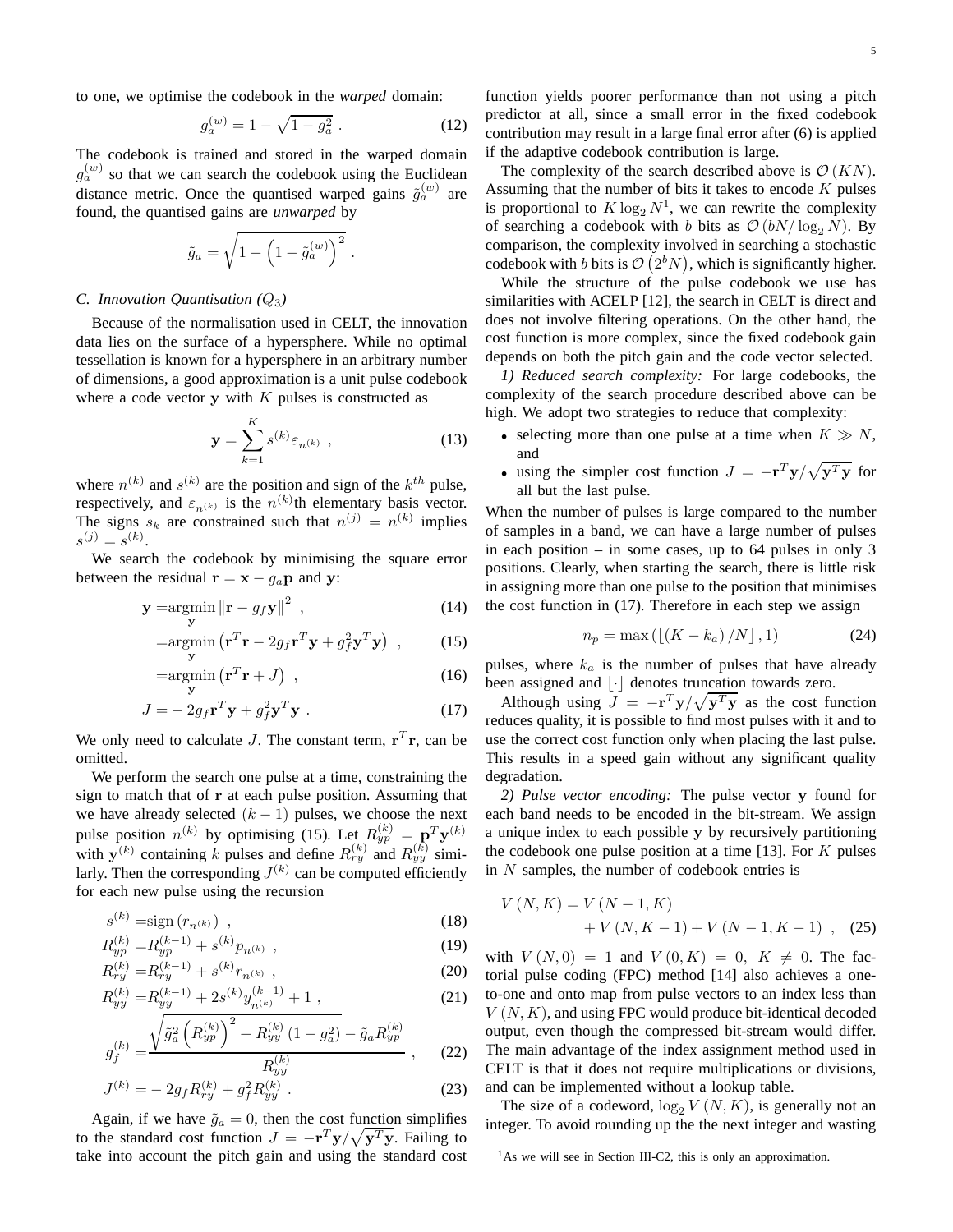an average of half a bit per band (10 bits per frame), we encode the integers using the range coder. We use equiprobable symbols, so the encoded size is perfectly predictable. The total overhead of this method is at most one bit for all bands combined [15], as has been observed in practice. We have also found that the loss due to the use of equiprobable symbols (as opposed to using the measured probability of each symbol) for encoding the innovation is negligible, as one would expect for a well-tuned vector quantisation codebook. For the complete codec operating at 64 kbit/s, we have measured that pulse vector coding results in a saving of 10.8 kbit/s when compared to encoding each scalar  $y_k$  value independently using an optimal entropy coder.

*3) Sparseness prevention:* The lack of pitch prediction above 8 kHz and the small number of pulses used at these frequencies yields a sparsely quantised spectrum, with few non-zero values. This causes the "birdie" artifacts commonly found in low bit-rate MPEG-1 Layer 3 (MP3) encodings. To mitigate this, we use a folded copy of the lower frequency spectrum for the adaptive code vector, p. We encode a sign bit to allow the spectrum to be inverted. The principle is similar to [16], but is applied in the MDCT domain. The gain  $\tilde{g}_a$  of this adaptive codebook is pre-determined, and depends only on the number of pulses being used and the width of the band. It is given by

$$
\tilde{g}_a = \frac{N}{N + \delta K} \tag{26}
$$

where  $\delta = 6$  has been found to provide an acceptable compromise between avoiding birdies and the harshness that can result from spectral folding.

## *D. Bit allocation*

Two of the parameter sets transmitted to the decoder are encoded at variable rate: the energy in each band, which is entropy coded, and the pitch period, which is not transmitted if the pitch gains are all zero. To achieve a constant bit-rate without a bit reservoir, we must adapt the rate of the innovation quantisation. Since CELT frames are very short, we need to minimise the amount of side information required to transmit the bit allocation. Hence we do not transmit this information explicitly, but rather infer it solely from the information shared between the encoder and the decoder. We first assume that both the encoder and the decoder know how many 8-bit bytes are used to encode the frame. This number is either agreed on when establishing the communication or obtained during the communication, e.g. the decoder knows the size of any UDP datagram it receives. Given that, both the encoder and the decoder can implement the same mechanism to determine the innovation bit allocation.

This mechanism is based solely on the number of bits remaining after encoding the energy and pitch parameters. A static table determines the bit-allocation in each band given only the number of bits available for quantising the innovation. The correspondence between the number of bits in a band and the number of pulses is given by (25). For a given number of innovation bits, the distribution across the bands is constant in time. This is equivalent to using a psychoacoustic masking

|                       | Constant bit-rate |               |  |
|-----------------------|-------------------|---------------|--|
| Parameter             | $46.9$ kbit/s     | $64.8$ kbit/s |  |
| Coarse energy $(Q_1)$ | 36.0              | 35.9          |  |
| Fine energy $(Q_1)$   | 38.1              | 59.2          |  |
| Pitch gain $(Q_2)$    | 7.0               | 7.0           |  |
| Pitch period          | 8.9               | 8.9           |  |
| Innovation $(Q_3)$    | 180.9             | 264.0         |  |
| Unused                | 1.1               | 1.0           |  |
| Total per frame       | 272               | 376           |  |



Figure 5. Average per-band bit allocation for CELT and MP3 at a 64 kbit/s constant bit-rate. The bit allocation shown is the number of innovation and fine energy quantisation bits allocated to one band divided by the number of MDCT bins in that band. The allocation for MP3 includes the bits from its scale factors that exceed 6dB resolution to ensure a fair comparison. The piecewise-constant lines also show the division of the bands for each codec. The average bit-rate for the quantised MDCT data, excluding the coarse energy/scalefactor quantisation and any meta-data, is around 55 kbit/s for each codec.

curve that follows the energy in each band. Because the bands have a width of one Bark, the result models the masking occuring within each critical band, but not the masking across critical bands. Using this technique, no side information is required to transmit the bit allocation.

The average bit allocation for all parameters is detailed in Table I. In addition, Fig. 5 shows the average innovation and fine energy  $(Q_2 \text{ and } Q_3)$  bit allocation as a function of frequency compared to MP3 for a bit-rate of 64 kbit/s. We see that CELT requires a higher bit-rate to code the low frequencies, which are often very tonal and difficult to encode with short frames. On the other hand, the energy constraint allows it to encode the high frequencies with fewer bits, while still maintaining good quality (see the next section for a quality comparison). Both codecs use approximately 10 kbit/s for the remaining parameters, despite the fact that MP3 frames are more than double the size of CELT frames (576-sample granules vs 256-sample frames).

#### IV. EVALUATION AND DISCUSSION

We implemented the CELT codec in C using both floating point and fixed point. The source code can be obtained at http://www.celt-codec.org/downloads/ and the results are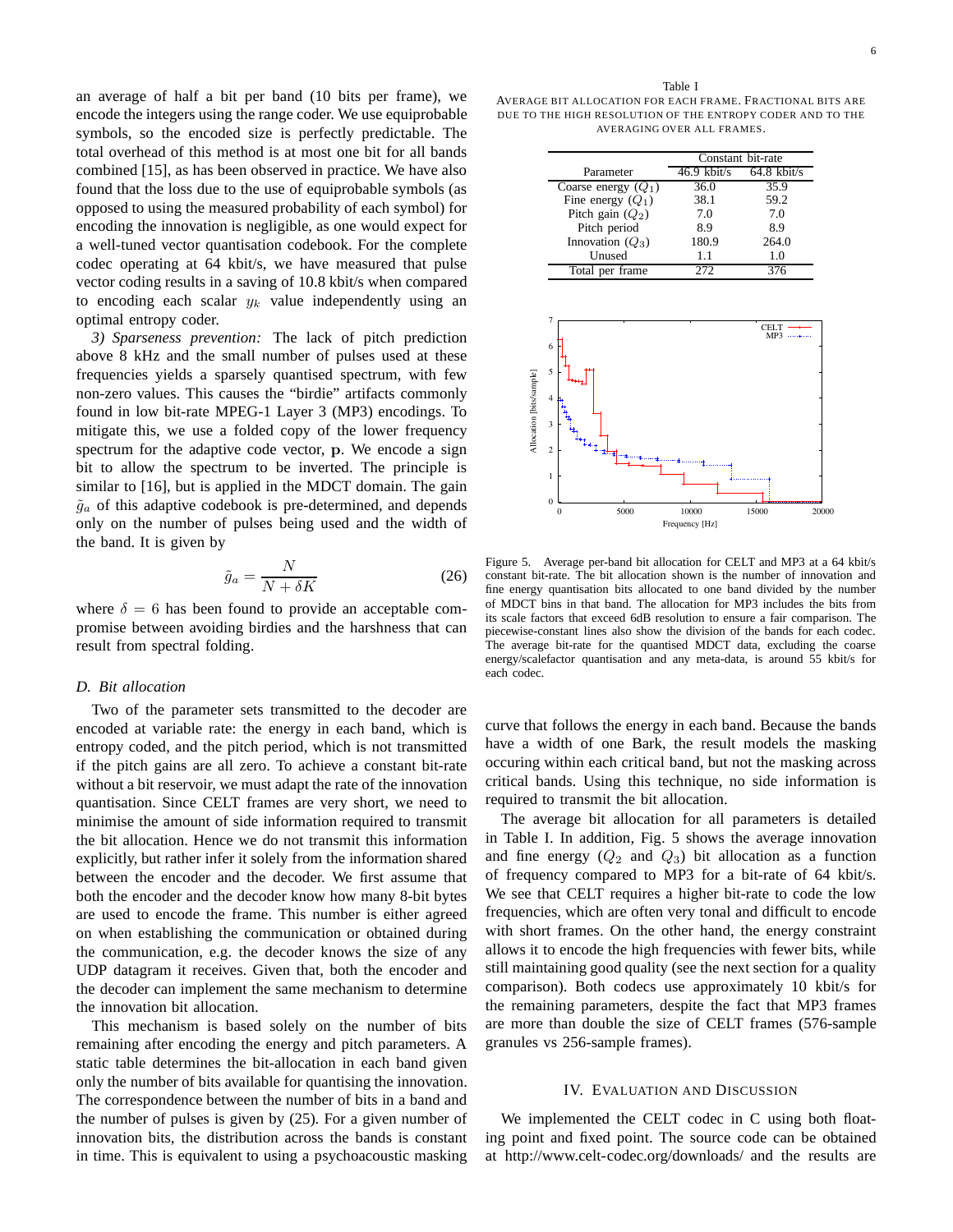Table II CHARACTERISTICS OF THE CODECS AT THE SAMPLING RATE USED.

|                   | CELT  | AAC-LD    | G.722.1C | MP3        |
|-------------------|-------|-----------|----------|------------|
| Rate (kHz)        | 44.1  | 44.1      | 32       | 44.1       |
| Frame size (ms)   | 5.8   | 10.9      | 20       | variable   |
| Delay (ms)        | 87    | 34.8      | 40       | >100       |
| Bit-rate (kbit/s) | 32-96 | $32 - 64$ | 24.32.48 | $32 - 160$ |

based on version 0.3.2 of the software. We used the floatingpoint version, but the fixed-point version does not cause noticeable quality degradation. Some audio samples are available at http://www.celt-codec.org/samples/tasl/ .

# *A. Other low-delay codecs*

We compare CELT with three other codecs: AAC-LD [17], G.722.1C [18] and MPEG1 Layer III (MP3). The AAC-LD implementation tested is the one included in Apple's QuickTime Pro (with the "best quality" option selected). Although AAC-LD has a minimum delay of 20 ms, the Apple implementation uses 512-sample frames and a bit reservoir, which increases the total delay to 34.8 ms. The G.722.1C implementation was obtained from the Polycom website<sup>2</sup>. Despite the MP3 codec's high delay, the evaluation included it as a well known comparison point. We used the LAME MP3 encoder (CBR mode, with a 20 kHz low-pass filter and no bit reservoir), which significantly outperformed the dist10 reference MP3 encoder. Table II summarises the characteristics of all the codecs used in the evaluation. All the codecs compared have at least four times the delay of CELT.

Unlike AAC-LD and G.722.1C, the Fraunhofer Ultra-Low Delay (ULD) codec [19] can achieve coding delays similar to CELT using linear prediction with pre- and post-filtering [20]. Unfortunately, we were unable to obtain either an implementation or audio samples for that codec.

# *B. Subjective evaluation*

Untrained listeners evaluated the basic audio quality of the codecs using the MUlti Stimulus test with Hidden Reference and Anchor  $(MUSHRA)^3$  [21] methodology. They were presented with audio samples compressed with CELT, AAC-LD, G.722.1C, and MP3, in addition to low-pass anchors at 3.5 kHz and 7 kHz. The 7 kHz anchor is the upper bound achievable by wideband codecs such as G.722, AMR-WB, and G.729.1.

The first test included mostly speech samples, divided equally between male and female and encoded at 48 kbit/s. We used 2 British English speech samples from the EBU Sound Quality Assessment Material (SQAM) and 4 American English speech samples from the NTT Multi-Lingual Speech Database for Telephonometry<sup>4</sup>. The test also included two music samples: a pop music excerpt (Dave Matthews Band) and an orchestra excerpt (Danse Macabre). For this test, the



Figure 6. MUSHRA listening test results at 48 kbit/s with 95% confidence intervals.



Figure 7. MUSHRA listening test results at 64 kbit/s with 95% confidence intervals.

CELT codec used 46.9 kbit/s (34 bytes per frame). Fig. 6 shows the average ratings by 15 untrained listeners<sup>5</sup>.

A second listening test, at 64 kbit/s, included the following samples: male speech (SQAM), female speech (SQAM), *a cappella* singing (Suzanne Vega), vocal quartet (SQAM), pop music (Dave Matthews Band), folk music (Leahy), castanets (SQAM), and orchestra (Danse Macabre). For this test, the exact CELT bit-rate was 64.8 kbit/s (47 bytes per frame). The G.722.1C codec used 48 kbit/s, as this is the highest bit-rate it supports. Fig. 7 shows the average ratings for these samples were rated by the same 15 untrained listeners as in the previous test.

The error bars shown in Fig. 6 and 7 represent the 95% confidence interval for each codec, independently of the other codecs. However, since listeners were always directly comparing the same sample encoded with all codecs, a paired

<sup>2</sup>http://www.polycom.com/

<sup>3</sup>Using the RateIt graphical interface available at http://rateit.sf.net/

<sup>&</sup>lt;sup>4</sup>We recovered the 44.1 kHz speech from the audio CD tracks and applied a notch filter to remove an unwanted 15.7 kHz tone from the recording.

<sup>5</sup>Due to an initial problem in generating the 7 kHz anchor, we only include results for it from the 5 listeners who took the test after the error was discovered. Results for other codecs and the 3.5 kHz anchor were not affected by this error and represent data from all 15 listeners.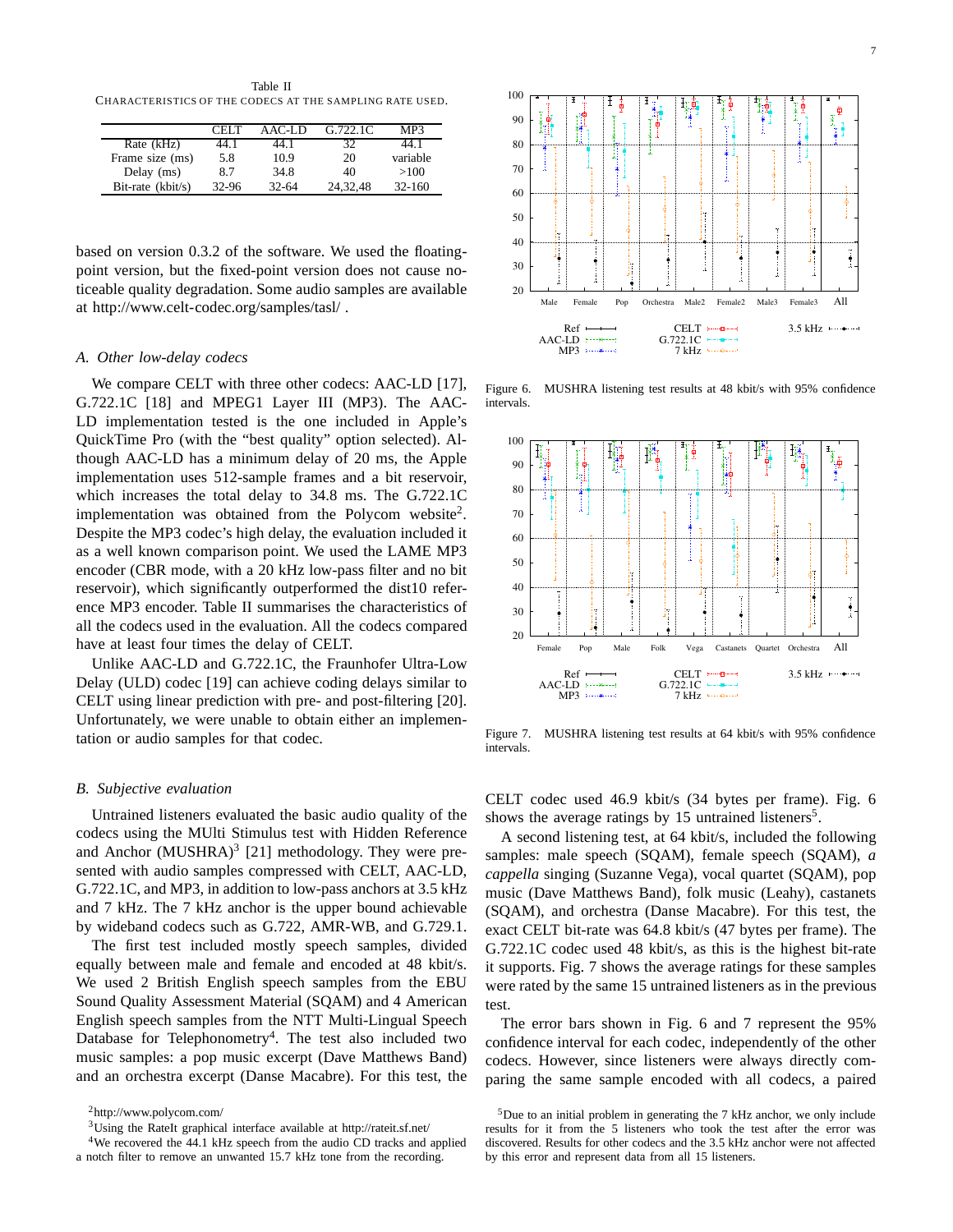

Figure 8. PESQ LQO-MOS as a function of the random packet loss rate.

statistical test gives a better assessment of the statistical significance. At 48 kbit/s, CELT is found to out-perform all other codecs with greater than 95% confidence when using a paired permutation test (a paired t-test also shows greater than 95% confidence). At 64 kbit/s, the same statistical tests show that CELT out-performs all codecs except AAC-LD. The results for AAC-LD and G.722.1C are consistent with those reported at 32 kbit/s in [17] although in our 64 kbit/s test, G.722.1C was at a disadvantage, because it was the only codec operating at 48 kbit/s, the highest rate it supported.

The 7 kHz low-pass anchors included in the listening tests are equivalent to an uncompressed signal sampled at 16 kHz, which is the upper bound achievable by any wideband codec, such as G.722 and AMR-WB. Figs. 6 and 7 clearly show that listeners have a very strong preference for CELT and the other codecs over the 7 kHz low-pass anchor, demonstrating the benefit of a high sampling rate.

# *C. Error robustness*

The next experiment measured the robustness of CELT to packet loss (frame erasure) and bit errors on speech data using the Perceptual Evaluation of Speech Quality (PESQ) [22] algorithm after down-sampling the decoder output to 8 kHz. We used PESQ because most other objective quality evaluation tools, such as PEAQ [23], are not designed to estimate quality in noisy channels. The test included 144 files from the NTT multilingual speech database, each from different speakers (72 male and 72 female), and 18 different languages.

The CELT codec is designed to be robust to packet loss. After a lost packet, two predictors need to be resynchronised: the energy predictor and the pitch predictor. The re-synchronisation time of the energy predictor depends on the value  $\alpha$ , while that of the pitch predictor depends on the pitch gain and period used in subsequent frames. In practise the re-synchronisation time is limited by the pitch predictor in voice segments.

Fig. 8 shows the PESQ LQO-MOS quality as a function of the random packet loss rate. The quality remains good at 5% random loss and degrades gracefully at higher loss rates. Fig. 9 shows the recovery from a lost packet during a voice segment. The recovery time is similar to that obtained by CELP codecs, which are also limited by pitch prediction. Informal listening



Figure 9. Decoder re-synchronisation after a missing frame. (top) Error-free decoding (middle) Reconstructed with missing packet (bottom) difference.



Figure 10. PESQ LQO-MOS as a function of the bit error rate both with SECDED on the the first 64 bits and without any FEC.

tests verified that most speech utterances remain intelligible up to around 30% packet loss. Results for the Fraunhofer ULD codec show quality degradation on a MUSHRA test with 0.5% packet loss [24], the highest level they tested. However, one cannot infer the relative quality of CELT from this, as MUSHRA and PESQ MOS are not directly comparable.

Although robustness to bit errors is not a specific aim for the codec, we performed limited testing in bit-error conditions at 46.9 kbit/s (34 bytes per frame). Testing was performed in two different conditions: without any forward error correction (FEC) and with a simple 8-bit single-error-correcting, doubleerror-detecting (SECDED) code applied to the first 64 bits, which mainly consist of energy and pitch information. In cases where a double error was detected, the frame was considered lost. An evaluation of the speech quality as a function of the BER in Fig. 10 shows that robustness up to a  $3 \times 10^{-4}$  BER can be achieved at the cost of an 8 bit per frame (1.4 kbit/s) reduction in the codec's base bit-rate. Since the CELT bit-rate can be adjusted dynamically, a good strategy for transmission over a noisy channel, e.g. a wireless link, would be to adapt the bit-rate to the channel capacity, as the AMR codecs do [2].

# *D. Complexity*

The floating point version of the codec requires approximately 30 MFLOPS for encoding and decoding in real-time at 44.1 kHz, or around 5% of a single core on a 2 GHz Intel Core 2 CPU, without CPU-specific optimisation. When implemented in fixed-point on a Texas Instruments TMS320C55x-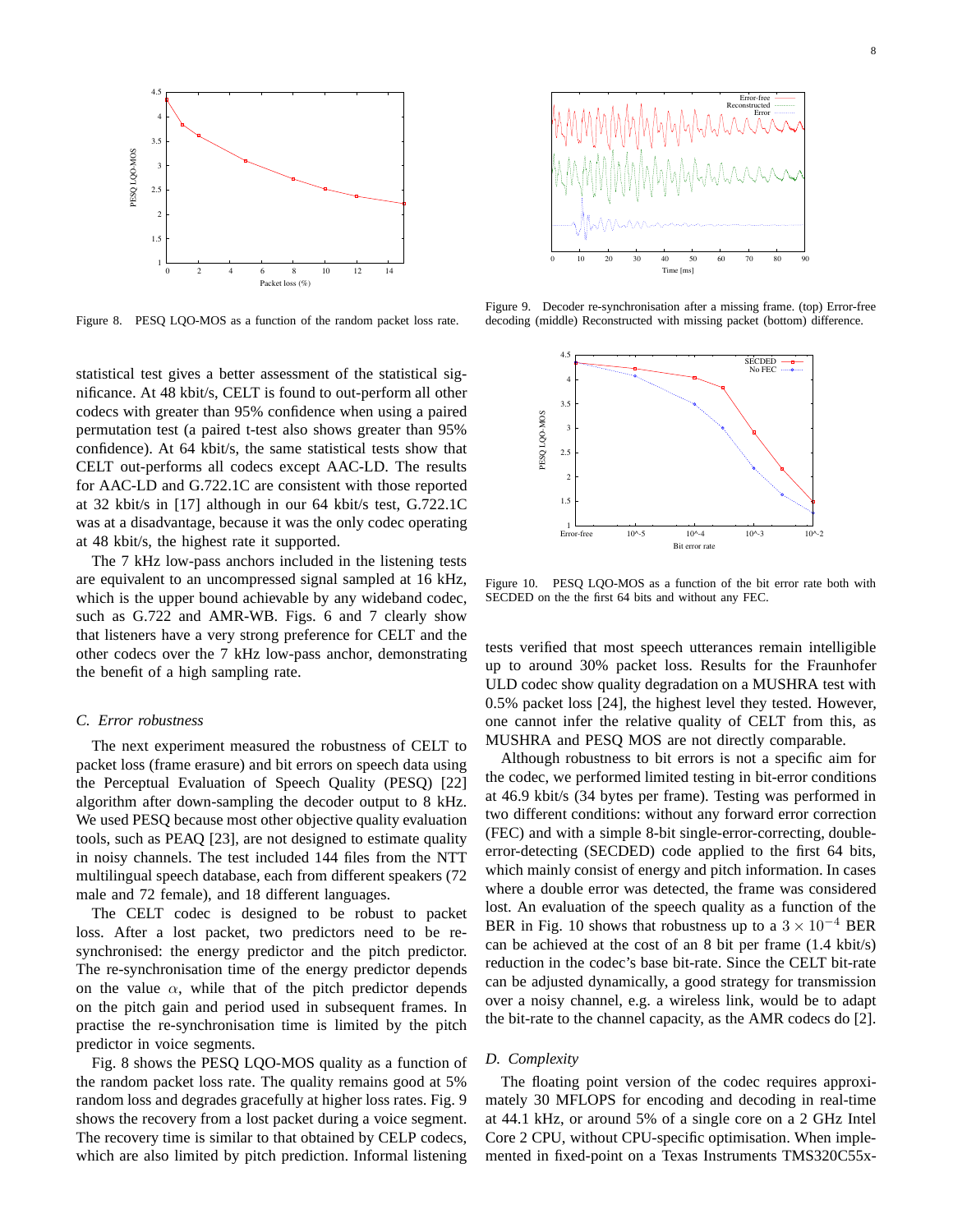#### Table III IMPLEMENTATION COMPLEXITY OF CELT ON A TI TMS320C55X-FAMILY DSP. PER-CHANNEL DATA IS PERSISTENT FROM ONE FRAME TO ANOTHER, WHILE SCRATCH DATA IS ONLY REQUIRED



Figure 11. Bit-rate required as a function of the algorithmic delay to achieve a constant quality.

family DSP, it requires 104 MIPS to perform both encoding and decoding in real-time, using 7.7 kWords (15.4 kB) of data RAM. Table III gives more details of the complexity. This makes CELT comparable to AAC-LD, although more complex than G.722.1C, which has very low complexity.

# *E. Reducing the delay*

We have shown results here for CELT operating with 256-sample frames and a 384-sample total algorithmic delay (8.7 ms at 44.1 kHz). The same codec can be used with even smaller frame sizes. Fig. 11 shows the bit-rate required to achieve a constant quality level when lowering the algorithmic delay. The reference quality is that obtained at 46.9 kbit/s with 8.7 ms delay and is measured using PQevalAudio<sup>6</sup>, an implementation of the PEAQ basic model [23]. We observe that CELT scales well down to 3 ms delay, at which point the required bit-rate goes up very quickly. This is largely because the cost of encoding the band energies and the pitch information is nearly constant per frame, regardless of the frame size.

#### V. CONCLUSION

We proposed a new constrained-energy lapped transform (CELT) structure for speech coding at high sampling rates and very low-delay. The CELT algorithm can achieve highquality coding at low delay by using an efficient algebraic shape-gain quantiser that preserves the spectral envelope of the signal, while minimising the side information transmitted.

## Table IV

DETAILED INNOVATION BIT ALLOCATION FOR A FRAME ENCODED AT 64.8 KBIT/S. FOR EACH BAND, WE GIVE THE FREQUENCY (IN MDCT BINS) WHERE THE BAND STARTS, THE WIDTH OF THE BAND (IN MDCT BINS), THE NUMBER OF PULSES ALLOCATED TO THE BAND, AND THE NUMBER OF BITS REQUIRED  $(\log_2 V(N,K))$ . ALTHOUGH NO PULSE IS ASSIGNED TO ITS INNOVATION, BAND 19 STILL USES ONE BIT FOR THE FOLDING SIGN (SECTION III-C3). BAND 20, CORRESPONDING TO FREQUENCIES ABOVE 20 KHZ, IS NOT CODED AND IS SET TO ZERO AT THE DECODER.

| Frame #270 - Dave Matthews Band |       |                |              |                  |  |  |
|---------------------------------|-------|----------------|--------------|------------------|--|--|
| Band                            | Start | Width $(N)$    | Pulses $(K)$ | <b>Bits</b>      |  |  |
| 0                               | 0     | 3              | 38           | 12.5             |  |  |
| 1                               | 3     | 3              | 28           | 11.6             |  |  |
| 2                               | 6     | 3              | 20           | 10.6             |  |  |
| 3                               | 9     | 3              | 15           | 9.8              |  |  |
| $\overline{4}$                  | 12    | 3              | 15           | 9.8              |  |  |
| 5                               | 15    | 3              | 15           | 9.8              |  |  |
| 6                               | 18    | 3              | 15           | 9.8              |  |  |
| 7                               | 21    | 3              | 14           | 9.6              |  |  |
| 8                               | 24    | 3              | 20           | 10.6             |  |  |
| 9                               | 27    | $\overline{4}$ | 28           | 15.8             |  |  |
| 10                              | 31    | 6              | 13           | 17.7             |  |  |
| 11                              | 37    | 6              | 7            | 13.4             |  |  |
| 12                              | 43    | 8              | 6            | 14.7             |  |  |
| 13                              | 51    | 11             | 5            | 15.4             |  |  |
| 14                              | 62    | 12             | 5            | 16.1             |  |  |
| 15                              | 74    | 16             | 6            | 21.6             |  |  |
| 16                              | 90    | 20             | 5            | 20.7             |  |  |
| 17                              | 110   | 30             | 4            | 20.0             |  |  |
| 18                              | 140   | 40             | 2            | 12.6             |  |  |
| 19                              | 180   | 53             | 0            | 1                |  |  |
| (20)                            | 233   | 23             | not coded    | $\boldsymbol{0}$ |  |  |
| Innovation total                |       |                | 263.4        |                  |  |  |
| Overhead and padding            |       |                | 1.3          |                  |  |  |

Additionally, a time-domain pitch predictor partially compensates for the poor frequency resolution obtained with the short MDCT windows. Results show that at 48 kbit/s and 64 kbit/s, CELT out-performs G.722.1C and MP3 on our test data and is comparable to AAC-LD, despite having less than one fourth of the algorithmic delay of the codecs to which it was compared.

There are still several ways to improve CELT, such as by incorporating better psychoacoustic masking in the dynamic bit allocation. This is a difficult problem both because there are few bits available for coding the allocation and because the analysis window is short.

# APPENDIX A EXAMPLE BIT-STREAM

Consider a single (typical) frame from the Dave Matthews Band excerpt encoded at 64.8 kbit/s. In that frame, the pitch gain is first encoded using 7 bits. Since the gain is non-zero, the pitch period is then encoded using 9.3 bits<sup>7</sup> ( $\log_2 641$ ). The energy in each band is encoded with 94.7 bits, followed by the innovation, which requires 263.4 bits, as detailed in Table IV. The innovation bits in Table IV include the sparseness prevention signs (one each for bands 15-19), as explained in Section III-C3. One bit is left unused to account for overhead due to finite precision arithmetic in the range coder, for a total of 376 bits (47 bytes). The bit allocation for all other frames

<sup>6</sup>http://www-mmsp.ece.mcgill.ca/Documents/Software/Packages/AFsp/ PQevalAudio.html

<sup>&</sup>lt;sup>7</sup>Fractional bits are possible because we use a range coder with equiprobable symbols.